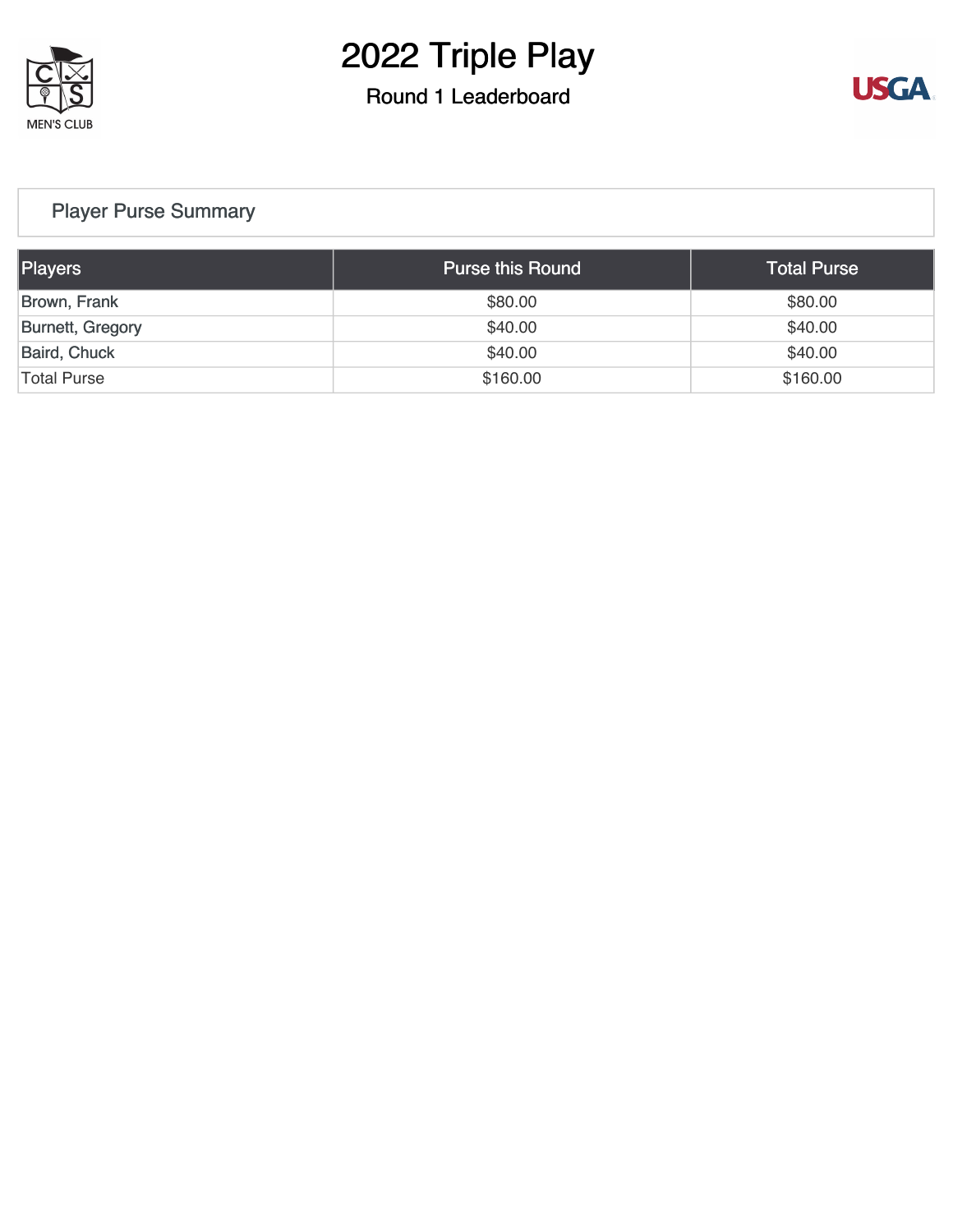

### Round 1 Leaderboard



### [Team Purse Summary](https://cdn2.golfgenius.com/v2tournaments/team_purse?league_id=8152211295765024794&round_id=8152211413809516740)

| $\sf{Teams}_1$                     | <b>Purse this Round</b> | <b>Total Purse</b> |
|------------------------------------|-------------------------|--------------------|
| Akkaya, John + Robertson, Scott    | \$146.00                | \$146.00           |
| Roberts, Jeremy + Roberts, Rik     | \$146.00                | \$146.00           |
| Garcia, Edmund + Giarrusso, Bob    | \$100.00                | \$100.00           |
| Pollard, Jason + Soss, Andrew      | \$100.00                | \$100.00           |
| Lorack, Steve + Ugur, Hamdi        | \$100.00                | \$100.00           |
| Garcia, Edmund + Giarrusso, Bob    | \$73.00                 | \$73.00            |
| Pollard, Jason + Soss, Andrew      | \$73.00                 | \$73.00            |
| Rosenthal, Mark + Rosland, Rodney  | \$70.00                 | \$70.00            |
| Burnett, Gregory + O' Connor, Tom  | \$70.00                 | \$70.00            |
| Akkaya, John + Robertson, Scott    | \$55.00                 | \$55.00            |
| Baird, Chuck + Higgins, Timothy    | \$55.00                 | \$55.00            |
| Voreyer, Dan + Voreyer, Jim        | \$40.00                 | \$40.00            |
| Johnston, Colt + Pounder, Nicholas | \$40.00                 | \$40.00            |
| <b>Total Purse</b>                 | \$1,068.00              | \$1,068.00         |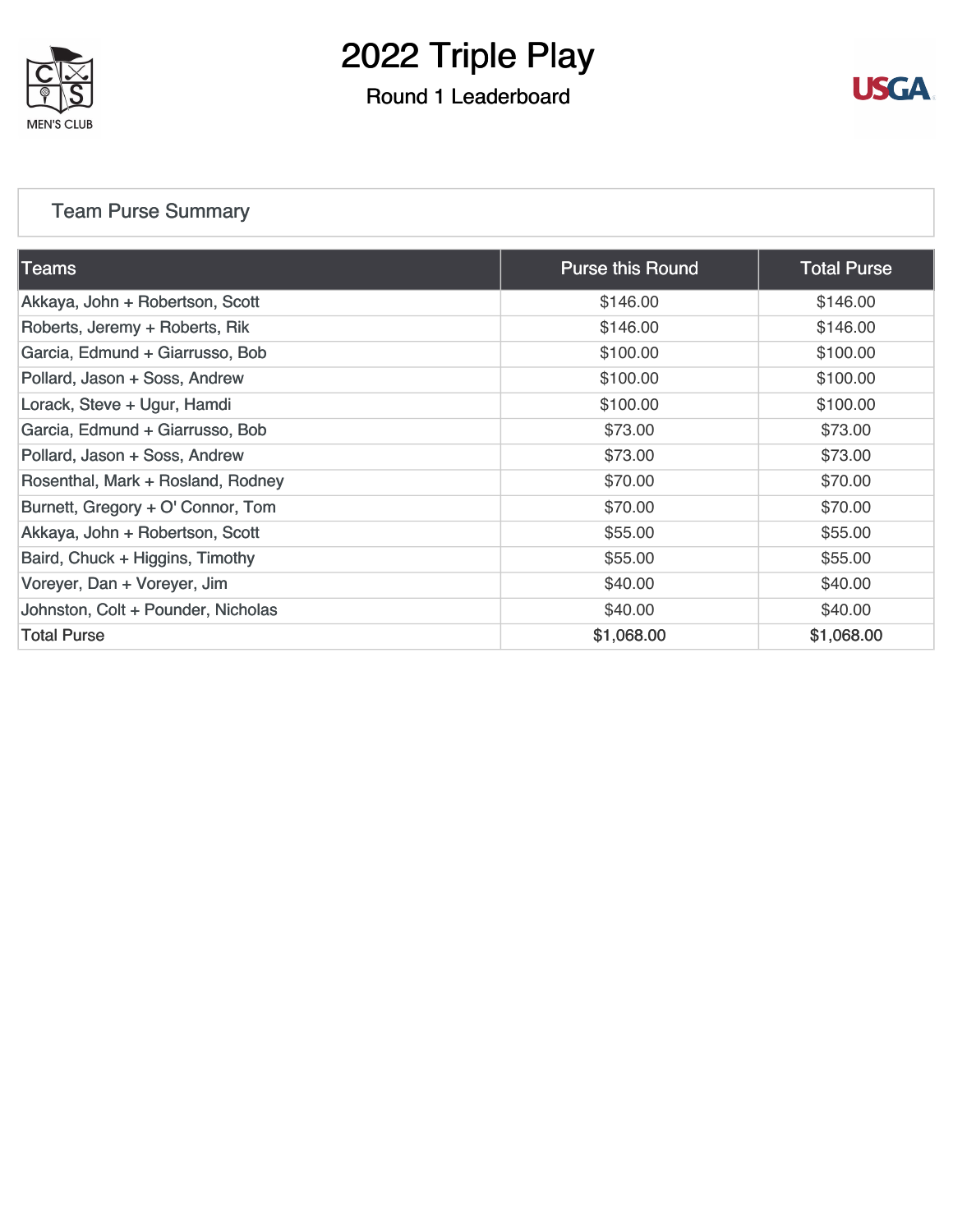

### Round 1 Leaderboard



[Gross Skins - Skins](https://cdn2.golfgenius.com/v2tournaments/8191478389878575229?called_from=&round_index=1)

| Player         |                                                                              |                |                                                                                                                   |   |                |            |   |   |   |                                 |   |   |                                                                                           |    |    |                              | <b>Skins</b>     |    |    | <b>Purse</b> |    |    | <b>Details</b> |                                                                                             |
|----------------|------------------------------------------------------------------------------|----------------|-------------------------------------------------------------------------------------------------------------------|---|----------------|------------|---|---|---|---------------------------------|---|---|-------------------------------------------------------------------------------------------|----|----|------------------------------|------------------|----|----|--------------|----|----|----------------|---------------------------------------------------------------------------------------------|
|                |                                                                              |                | Pollard, Jason + Soss, Andrew (Pollard, Jason)                                                                    |   |                |            |   |   |   |                                 |   |   |                                                                                           |    |    |                              | 1                |    |    | \$73.00      |    |    | Par on 12      |                                                                                             |
|                |                                                                              |                | Roberts, Jeremy + Roberts, Rik (Roberts, Rik)                                                                     |   |                |            |   |   |   |                                 |   |   |                                                                                           |    |    |                              | 1                |    |    | \$73.00      |    |    | Birdie on 6    |                                                                                             |
|                |                                                                              |                | Akkaya, John + Robertson, Scott (Robertson, Scott)                                                                |   |                |            |   |   |   |                                 |   |   |                                                                                           |    |    |                              | 1                |    |    | \$73.00      |    |    |                | Birdie on 7                                                                                 |
|                |                                                                              |                |                                                                                                                   |   |                |            |   |   |   | Total Purse Allocated: \$219.00 |   |   |                                                                                           |    |    |                              |                  |    |    |              |    |    |                |                                                                                             |
|                |                                                                              | Hole Par Score |                                                                                                                   |   |                | <b>Won</b> |   |   |   |                                 |   |   |                                                                                           |    |    |                              | <b>Tie</b>       |    |    |              |    |    |                |                                                                                             |
| 1.             | 4                                                                            | 3              |                                                                                                                   |   |                |            |   |   |   |                                 |   |   | Lorack, Steve + Ugur, Hamdi (Lorack, Steve) and Pollard, Jason + Soss, Andrew (Pollard,   |    |    |                              | Jason)           |    |    |              |    |    |                |                                                                                             |
| 2              | 4                                                                            | 4              |                                                                                                                   |   |                |            |   |   |   |                                 |   |   | Baird, Chuck + Higgins, Timothy (Baird, Chuck), Baird, Chuck + Higgins, Timothy (Higgins, |    |    | Timothy) and 2 other         |                  |    |    |              |    |    |                |                                                                                             |
| 3              | 3                                                                            | $\overline{2}$ |                                                                                                                   |   |                |            |   |   |   |                                 |   |   | Baird, Chuck + Higgins, Timothy (Baird, Chuck), Baird, Chuck + Higgins, Timothy (Higgins, |    |    | Timothy) and 1 other         |                  |    |    |              |    |    |                |                                                                                             |
| 4              | 5                                                                            | 4              |                                                                                                                   |   |                |            |   |   |   |                                 |   |   |                                                                                           |    |    | (Pounder, Nicholas)          |                  |    |    |              |    |    |                | Burnett, Gregory + O' Connor, Tom (Burnett, Gregory) and Johnston, Colt + Pounder, Nicholas |
| 5              | 4                                                                            | 4              |                                                                                                                   |   |                |            |   |   |   |                                 |   |   | Brown, Frank + Everett, Dan (Everett, Dan), Garcia, Edmund + Giarrusso, Bob (Giarrusso,   |    |    |                              | Bob) and 6 other |    |    |              |    |    |                |                                                                                             |
| 6              | 4                                                                            | 3              | Roberts, Jeremy + Roberts, Rik (Roberts,                                                                          |   |                | Rik)       |   |   |   |                                 |   |   |                                                                                           |    |    |                              |                  |    |    |              |    |    |                |                                                                                             |
| 7              | Akkaya, John + Robertson, Scott<br>5<br>$\overline{4}$<br>(Robertson, Scott) |                |                                                                                                                   |   |                |            |   |   |   |                                 |   |   |                                                                                           |    |    |                              |                  |    |    |              |    |    |                |                                                                                             |
| 8              | 3                                                                            | 3              |                                                                                                                   |   |                |            |   |   |   |                                 |   |   |                                                                                           |    |    | Steve) and 2 other           |                  |    |    |              |    |    |                | Burnett, Gregory + O' Connor, Tom (O' Connor, Tom), Lorack, Steve + Ugur, Hamdi (Lorack,    |
| 9              | 4                                                                            | $\overline{4}$ |                                                                                                                   |   |                |            |   |   |   |                                 |   |   | Burnett, Gregory + O' Connor, Tom (O' Connor, Tom) and Lorack, Steve + Ugur, Hamdi        |    |    |                              | (Lorack, Steve)  |    |    |              |    |    |                |                                                                                             |
| 10             | 4                                                                            | $\overline{4}$ |                                                                                                                   |   |                |            |   |   |   |                                 |   |   | Akkaya, John + Robertson, Scott (Robertson, Scott), Garcia, Edmund + Giarrusso, Bob       |    |    | (Garcia, Edmund) and 3 other |                  |    |    |              |    |    |                |                                                                                             |
| 11             | 3                                                                            | $\overline{c}$ |                                                                                                                   |   |                |            |   |   |   |                                 |   |   |                                                                                           |    |    | (Garcia, Edmund)             |                  |    |    |              |    |    |                | Burnett, Gregory + O' Connor, Tom (O' Connor, Tom) and Garcia, Edmund + Giarrusso, Bob      |
| 12             | 4                                                                            | 4              | Pollard, Jason + Soss, Andrew (Pollard,                                                                           |   |                | Jason)     |   |   |   |                                 |   |   |                                                                                           |    |    |                              |                  |    |    |              |    |    |                |                                                                                             |
| 13             | 3                                                                            | $\overline{c}$ |                                                                                                                   |   |                |            |   |   |   |                                 |   |   | Bonanno, Ross + Piro, Frank (Bonanno, Ross), Burnett, Gregory + O' Connor, Tom (O'        |    |    | Connor, Tom) and 2 other     |                  |    |    |              |    |    |                |                                                                                             |
| 14             | 4                                                                            | 3              |                                                                                                                   |   |                |            |   |   |   |                                 |   |   | Davis, Jim + Winkenbach, Mike (Davis, Jim) and Rosenthal, Mark + Rosland, Rodney          |    |    | (Rosland, Rodney)            |                  |    |    |              |    |    |                |                                                                                             |
| 15             | 4                                                                            | 3              |                                                                                                                   |   |                |            |   |   |   |                                 |   |   |                                                                                           |    |    |                              | Jim) and 1 other |    |    |              |    |    |                | Burnett, Gregory + O' Connor, Tom (O' Connor, Tom), Davis, Jim + Winkenbach, Mike (Davis,   |
| 16             | 5                                                                            | $\overline{4}$ | Akkaya, John + Robertson, Scott (Robertson, Scott), Baird, Chuck + Higgins, Timothy (Baird,<br>Chuck) and 8 other |   |                |            |   |   |   |                                 |   |   |                                                                                           |    |    |                              |                  |    |    |              |    |    |                |                                                                                             |
| 17             | 4                                                                            | $\overline{4}$ |                                                                                                                   |   |                |            |   |   |   |                                 |   |   |                                                                                           |    |    | Chuck) and 10 other          |                  |    |    |              |    |    |                | Akkaya, John + Robertson, Scott (Robertson, Scott), Baird, Chuck + Higgins, Timothy (Baird, |
| 18             | 5                                                                            | $\overline{4}$ |                                                                                                                   |   |                |            |   |   |   |                                 |   |   | Baird, Chuck + Higgins, Timothy (Baird, Chuck), Bonanno, Ross + Piro, Frank (Bonanno,     |    |    | Ross) and 3 other            |                  |    |    |              |    |    |                |                                                                                             |
|                |                                                                              |                |                                                                                                                   | 1 | 2              | 3          | 4 | 5 | 6 | $\overline{7}$                  | 8 | 9 | Out                                                                                       | 10 | 11 | 12                           | 13               | 14 | 15 | 16           | 17 | 18 | In             | Total                                                                                       |
| Pollard, Jason |                                                                              |                |                                                                                                                   | 3 | $\overline{5}$ | 3          | 5 | 4 | 5 | 6                               | 3 | 5 | $\overline{0}$                                                                            | 4  | 3  | $\binom{4}{ }$               | $\overline{c}$   | 4  | 3  | 4            | 4  | 4  | 1              | 1                                                                                           |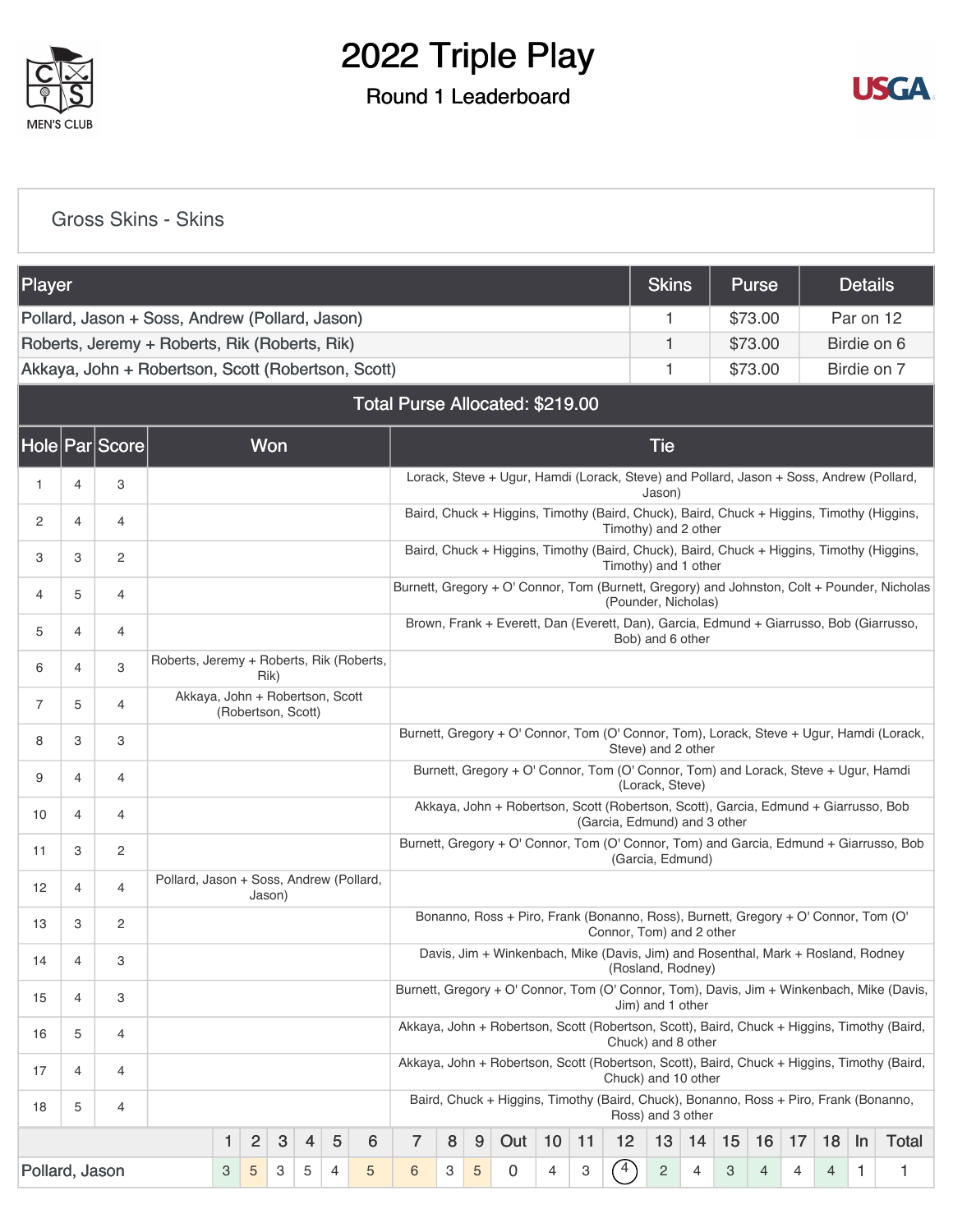

### Round 1 Leaderboard



| Roberts, Rik                    | 5              | $6\phantom{1}6$ | $\overline{4}$            | $\,$ 6 $\,$    | 4               | $\binom{3}{ }$        | $\bf8$         | $\overline{4}$            | $6\phantom{1}6$ | 1                   | 6              | $\overline{4}$ | 6              | 3              | 4              | $\overline{4}$ | 5              | $\overline{4}$ | $\overline{4}$ | 0              | 1 |
|---------------------------------|----------------|-----------------|---------------------------|----------------|-----------------|-----------------------|----------------|---------------------------|-----------------|---------------------|----------------|----------------|----------------|----------------|----------------|----------------|----------------|----------------|----------------|----------------|---|
| Robertson, Scott                | 4              | 5               | 3                         | 5              | 5               | 4                     | $\circled{4}$  | $\overline{4}$            | $\overline{7}$  | $\mathbf{1}$        | $\overline{4}$ | 3              | 5              | 3              | 4              | $\overline{4}$ | $\overline{4}$ | $\overline{4}$ | 5              | 0              | 1 |
| O' Connor, Tom                  | 5              | 5               | 3                         | 5              | $6\phantom{1}$  | $\overline{4}$        | 6              | $\ensuremath{\mathsf{3}}$ | $\overline{4}$  | 0                   | 6              | $\overline{2}$ | 5              | $\overline{c}$ | 5              | 3              | 5              | $\overline{4}$ | 5              | 0              | 0 |
| Davis, Jim                      | 4              | 5               | $\overline{4}$            | 5              | 5               | 5                     | $6\phantom{a}$ | $\overline{4}$            | 5               | 0                   | 5              | 3              | 5              | $\overline{c}$ | 3              | 3              | 5              | $\overline{4}$ | $\,6\,$        | 0              | 0 |
| Reyes, Marlon                   | 5              | 5               | $\ensuremath{\mathsf{3}}$ | 5              | 5               | 5                     | $6\phantom{a}$ | 5                         | 5               | $\mathbf 0$         | 5              | 5              | 5              | $\overline{4}$ | $\overline{4}$ | 4              | $\overline{4}$ | $\overline{4}$ | 5              | 0              | 0 |
| Mutto, Kevin                    | 4              | $6\phantom{1}6$ | $\overline{4}$            | 6              | $\overline{7}$  | 5                     | $\overline{7}$ | 3                         | 6               | 0                   | 6              | $\overline{4}$ | 5              | $\overline{4}$ | 4              | 5              | $\overline{4}$ | 5              | 5              | 0              | 0 |
| Garcia, Edmund                  | 4              | $6\phantom{1}6$ | 3                         | 6              | 5               | $\overline{7}$        | 5              | $\overline{4}$            | 6               | 0                   | 4              | $\overline{c}$ | $\overline{7}$ | $\overline{4}$ | 5              | 5              | $\overline{4}$ | $\overline{4}$ | $\overline{4}$ | 0              | 0 |
| Rosland, Rodney                 | 4              | 5               | 3                         | 5              | 6               | 5                     | $\overline{7}$ | $\overline{4}$            | $\overline{7}$  | 0                   | 4              | $\overline{4}$ | 5              | $\overline{4}$ | 3              | 4              | $\overline{4}$ | $\overline{4}$ | 5              | 0              | 0 |
| Everett, Dan                    | 5              | $6\phantom{1}6$ | $\overline{4}$            | 5              | $\overline{4}$  | $\overline{4}$        | $\overline{7}$ | $\overline{4}$            | $\overline{7}$  | $\mathbf 0$         | $\overline{7}$ | 5              | 5              | 3              | 5              | $\overline{4}$ | $\overline{4}$ | 5              | 5              | 0              | 0 |
| Pounder, Nicholas               | $\,$ 6 $\,$    | $\overline{7}$  | $\ensuremath{\mathsf{3}}$ | $\overline{4}$ | $\overline{7}$  | 5                     | $6\phantom{1}$ | $\overline{4}$            | 5               | 0                   | 5              | 3              | 6              | 3              | 5              | 4              | 5              | $\overline{4}$ | 6              | 0              | 0 |
| Bonanno, Ross                   | 4              | $\,$ 6 $\,$     | 3                         | 5              | 5               | $\overline{4}$        | 5              | $\overline{4}$            | 5               | 0                   | 6              | $\overline{4}$ | 5              | $\mathbf{2}$   | $\overline{4}$ | $\overline{4}$ | 5              | $\overline{4}$ | $\overline{4}$ | 0              | 0 |
| Voreyer, Dan                    | $\,$ 6 $\,$    | $6\phantom{1}6$ | $\ensuremath{\mathsf{3}}$ | 5              | 5               | $\overline{7}$        | 5              | $\overline{4}$            | 6               | 0                   | $\overline{4}$ | 3              | $6\,$          | $\overline{4}$ | 5              | $\overline{4}$ | $\overline{4}$ | 5              | 5              | 0              | 0 |
| Baird, Chuck                    | 5              | $\overline{4}$  | $\overline{c}$            | 5              | 5               | 4                     | 5              | 5                         | 5               | 0                   | 5              | 3              | $6\phantom{1}$ | $\overline{4}$ | 4              | $\overline{4}$ | $\overline{4}$ | $\overline{4}$ | $\overline{4}$ | 0              | 0 |
| Lorack, Steve                   | 3              | 5               | $\ensuremath{\mathsf{3}}$ | 5              | 5               | 4                     | $6\phantom{1}$ | 3                         | $\overline{4}$  | 0                   | 5              | 3              | 6              | 3              | 4              | 4              | $\overline{4}$ | 4              | 5              | 0              | 0 |
| <b>Burnett, Gregory</b>         | 4              | 5               | 3                         | $\overline{4}$ | 5               | 5                     |                |                           |                 | 0                   |                |                |                |                |                |                |                |                |                | 0              | 0 |
| Winkenbach, Mike                | 4              | $6\phantom{1}6$ | $\overline{4}$            | 5              | 5               | 4                     |                |                           |                 | 0                   |                |                |                |                |                |                |                |                |                | 0              | 0 |
| Soss, Andrew                    | 5              | $\overline{4}$  | 3                         | 5              | $\overline{4}$  | $\overline{4}$        |                |                           |                 | 0                   |                |                |                |                |                |                |                |                |                | 0              | 0 |
| Roberts, Jeremy                 | 4              | $\overline{4}$  | $\ensuremath{\mathsf{3}}$ | 5              | $\overline{4}$  | $\overline{4}$        |                |                           |                 | 0                   |                |                |                |                |                |                |                |                |                | 0              | 0 |
| Gunther, Donn                   | 5              | 5               | $\overline{4}$            | $\overline{7}$ | $6\overline{6}$ | $\overline{4}$        |                |                           |                 | $\mathbf 0$         |                |                |                |                |                |                |                |                |                | $\overline{0}$ | 0 |
| Tordsen, Ernest                 | 5              | $\overline{7}$  | $\overline{4}$            | 6              | $\overline{4}$  | $\overline{7}$        |                |                           |                 | 0                   |                |                |                |                |                |                |                |                |                | $\overline{0}$ | 0 |
| Giarrusso, Bob                  | 5              | 5               | $\ensuremath{\mathsf{3}}$ | 5              | $\overline{4}$  | $\overline{7}$        |                |                           |                 | $\mathsf{O}\xspace$ |                |                |                |                |                |                |                |                |                | 0              | 0 |
| Akkaya, John                    | 4              | 5               | 3                         | 5              | $6\phantom{a}$  | $\overline{4}$        |                |                           |                 | 0                   |                |                |                |                |                |                |                |                |                | 0              | 0 |
| Rosenthal, Mark                 | 4              | $6\phantom{1}6$ | 3                         | 6              | 5               | 4                     |                |                           |                 | 0                   |                |                |                |                |                |                |                |                |                | 0              | 0 |
| Brown, Frank                    | 5              | $\overline{7}$  | $\overline{c}$            | 6              | 5               | $6\phantom{1}6$       |                |                           |                 | 0                   |                |                |                |                |                |                |                |                |                | 0              | 0 |
| Johnston, Colt                  | 5              | 5               | $\overline{4}$            | $\,$ 6 $\,$    | 6               | $6\phantom{1}6$       |                |                           |                 | 0                   |                |                |                |                |                |                |                |                |                | 0              | 0 |
| Piro, Frank                     | 4              | $6\phantom{1}6$ | 3                         | 5              | 5               | $\overline{4}$        |                |                           |                 | $\mathbf 0$         |                |                |                |                |                |                |                |                |                | $\overline{0}$ | 0 |
| Voreyer, Jim                    | $\overline{7}$ | 5               | 3                         | $\overline{7}$ | 6               | $\overline{7}$        |                |                           |                 | 0                   |                |                |                |                |                |                |                |                |                | 0              | 0 |
| Higgins, Timothy                | 5              | $\overline{4}$  | $\overline{c}$            | 5              | 5               | $\overline{4}$        |                |                           |                 | $\mathsf{O}\xspace$ |                |                |                |                |                |                |                |                |                | 0              | 0 |
| Ugur, Hamdi                     | $6\,$          | $\overline{7}$  | $\overline{4}$            | 6              | 4               | $\overline{4}$        |                |                           |                 | 0                   |                |                |                |                |                |                |                |                |                | 0              | 0 |
| <b>Starting Hole Start Hole</b> |                |                 |                           |                |                 | Eagle or Better Eagle |                |                           |                 | Birdie              |                | Par            |                | <b>Bogey</b>   |                |                |                |                |                |                |   |

Double Bogey or Worse Dbl. Bogey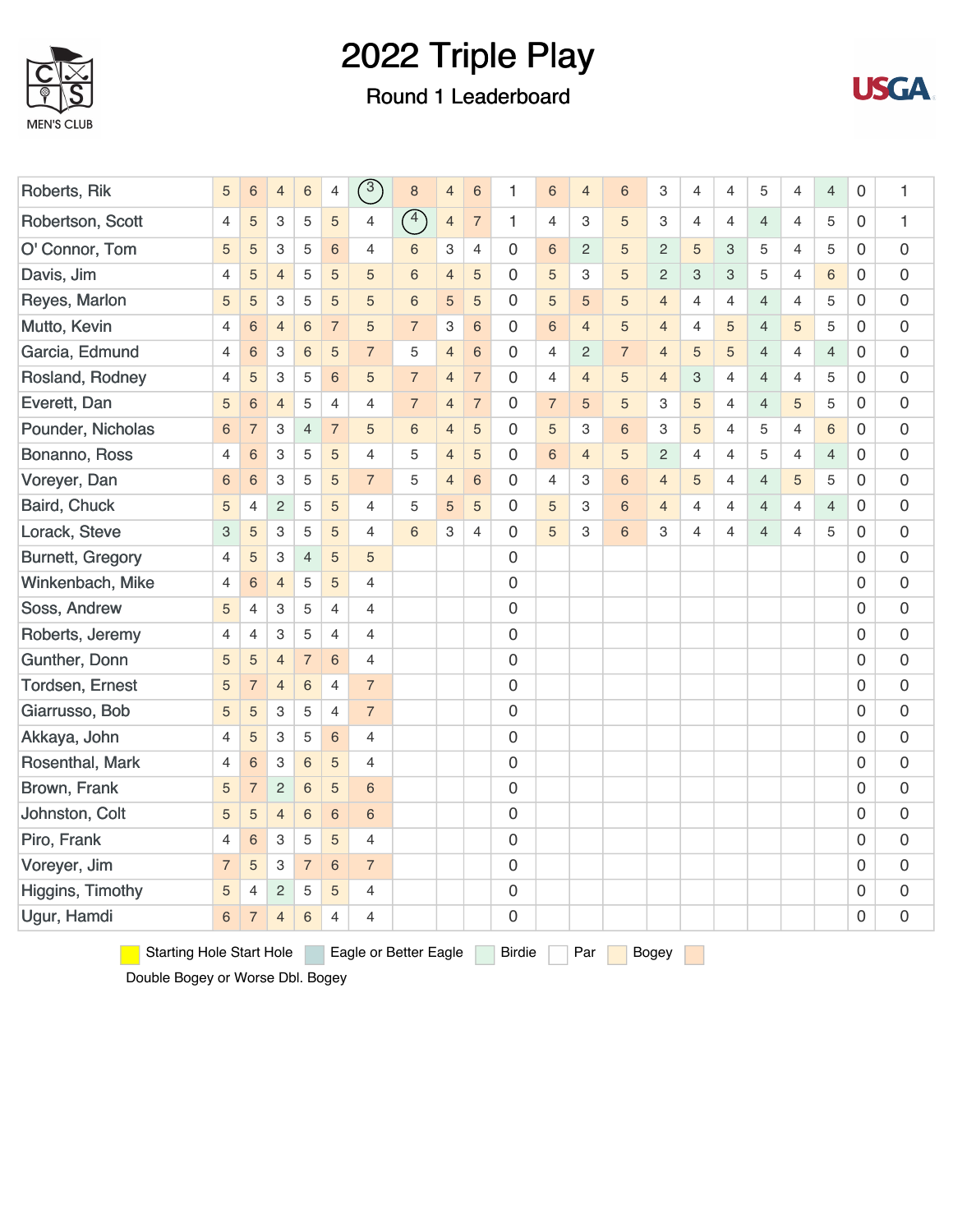

### Round 1 Leaderboard



[Net Skins - Skins](https://cdn2.golfgenius.com/v2tournaments/8191477622119616636?called_from=&round_index=1)

| <b>Players</b>                                                         |                                                                                  |                                                                        |                                                                            |                                                                              |                |                |         |                |                |                |                |                 |                                                                                 | <b>Skins</b>   |                |                |                | Purse          |                |                |                  | <b>Details</b> |              |             |
|------------------------------------------------------------------------|----------------------------------------------------------------------------------|------------------------------------------------------------------------|----------------------------------------------------------------------------|------------------------------------------------------------------------------|----------------|----------------|---------|----------------|----------------|----------------|----------------|-----------------|---------------------------------------------------------------------------------|----------------|----------------|----------------|----------------|----------------|----------------|----------------|------------------|----------------|--------------|-------------|
|                                                                        |                                                                                  |                                                                        | Garcia, Edmund + Giarrusso, Bob                                            |                                                                              |                |                |         |                |                |                |                |                 |                                                                                 | 1              |                |                |                | \$73.00        |                |                |                  | Eagle on 18    |              |             |
|                                                                        |                                                                                  |                                                                        | Roberts, Jeremy + Roberts, Rik                                             |                                                                              |                |                |         |                |                |                |                |                 |                                                                                 | 1              |                |                |                | \$73.00        |                |                |                  | Birdie on 6    |              |             |
|                                                                        |                                                                                  |                                                                        | Akkaya, John + Robertson, Scott                                            |                                                                              |                |                |         |                |                |                |                |                 |                                                                                 | 1              |                |                |                | \$73.00        |                |                |                  | Birdie on 7    |              |             |
|                                                                        |                                                                                  |                                                                        |                                                                            |                                                                              |                |                |         |                |                |                |                |                 | Total Purse Allocated: \$219.00                                                 |                |                |                |                |                |                |                |                  |                |              |             |
| <b>Hole</b>                                                            | Par                                                                              | Score                                                                  |                                                                            |                                                                              | Won            |                |         |                |                |                |                |                 |                                                                                 |                |                |                | <b>Tie</b>     |                |                |                |                  |                |              |             |
| 1                                                                      | 4                                                                                | 3                                                                      |                                                                            |                                                                              |                |                |         |                |                |                |                |                 | Garcia, Edmund + Giarrusso, Bob, Lorack, Steve + Ugur, Hamdi and 3 other        |                |                |                |                |                |                |                |                  |                |              |             |
| 2                                                                      | $\overline{4}$                                                                   | 3                                                                      |                                                                            |                                                                              |                |                |         |                |                |                |                |                 | Baird, Chuck + Higgins, Timothy, Pollard, Jason + Soss, Andrew and 1 other      |                |                |                |                |                |                |                |                  |                |              |             |
| 3                                                                      | 3                                                                                | 2                                                                      |                                                                            |                                                                              |                |                |         |                |                |                |                |                 | Baird, Chuck + Higgins, Timothy, Brown, Frank + Everett, Dan and 1 other        |                |                |                |                |                |                |                |                  |                |              |             |
| 4                                                                      | 5                                                                                | 4                                                                      |                                                                            |                                                                              |                |                |         |                |                |                |                |                 | Burnett, Gregory + O' Connor, Tom and Johnston, Colt + Pounder, Nicholas        |                |                |                |                |                |                |                |                  |                |              |             |
| 5                                                                      | 4                                                                                | 3                                                                      |                                                                            |                                                                              |                |                |         |                |                |                |                |                 | Brown, Frank + Everett, Dan, Garcia, Edmund + Giarrusso, Bob and 4 other        |                |                |                |                |                |                |                |                  |                |              |             |
| 6                                                                      | 4                                                                                | 3                                                                      | Roberts, Jeremy + Roberts, Rik                                             |                                                                              |                |                |         |                |                |                |                |                 |                                                                                 |                |                |                |                |                |                |                |                  |                |              |             |
| 7                                                                      | 5                                                                                | 4                                                                      | Akkaya, John + Robertson, Scott                                            |                                                                              |                |                |         |                |                |                |                |                 |                                                                                 |                |                |                |                |                |                |                |                  |                |              |             |
| 8                                                                      | 3                                                                                | 3                                                                      | Burnett, Gregory + O' Connor, Tom, Lorack, Steve + Ugur, Hamdi and 2 other |                                                                              |                |                |         |                |                |                |                |                 |                                                                                 |                |                |                |                |                |                |                |                  |                |              |             |
| 9                                                                      | 4                                                                                | 3<br>Burnett, Gregory + O' Connor, Tom and Lorack, Steve + Ugur, Hamdi |                                                                            |                                                                              |                |                |         |                |                |                |                |                 |                                                                                 |                |                |                |                |                |                |                |                  |                |              |             |
| 10                                                                     | 4                                                                                | 4                                                                      |                                                                            | Akkaya, John + Robertson, Scott, Garcia, Edmund + Giarrusso, Bob and 3 other |                |                |         |                |                |                |                |                 |                                                                                 |                |                |                |                |                |                |                |                  |                |              |             |
| 11                                                                     | 3                                                                                | $\overline{c}$                                                         |                                                                            | Burnett, Gregory + O' Connor, Tom and Garcia, Edmund + Giarrusso, Bob        |                |                |         |                |                |                |                |                 |                                                                                 |                |                |                |                |                |                |                |                  |                |              |             |
| 12                                                                     | $\overline{4}$                                                                   | 4                                                                      |                                                                            |                                                                              |                |                |         |                |                |                |                |                 | Bonanno, Ross + Piro, Frank, Brown, Frank + Everett, Dan and 4 other            |                |                |                |                |                |                |                |                  |                |              |             |
| 13                                                                     | 3                                                                                | 2                                                                      |                                                                            |                                                                              |                |                |         |                |                |                |                |                 | Bonanno, Ross + Piro, Frank, Burnett, Gregory + O' Connor, Tom and 2 other      |                |                |                |                |                |                |                |                  |                |              |             |
| 14                                                                     | $\overline{4}$                                                                   | $\overline{c}$                                                         |                                                                            |                                                                              |                |                |         |                |                |                |                |                 | Davis, Jim + Winkenbach, Mike and Rosenthal, Mark + Rosland, Rodney             |                |                |                |                |                |                |                |                  |                |              |             |
| 15                                                                     | 4                                                                                | 3                                                                      |                                                                            |                                                                              |                |                |         |                |                |                |                |                 | Burnett, Gregory + O' Connor, Tom, Davis, Jim + Winkenbach, Mike and 1 other    |                |                |                |                |                |                |                |                  |                |              |             |
| 16                                                                     | 5                                                                                | 4                                                                      |                                                                            |                                                                              |                |                |         |                |                |                |                |                 | Akkaya, John + Robertson, Scott, Baird, Chuck + Higgins, Timothy and 8 other    |                |                |                |                |                |                |                |                  |                |              |             |
| 17                                                                     | $\overline{4}$                                                                   | 3                                                                      |                                                                            |                                                                              |                |                |         |                |                |                |                |                 | Garcia, Edmund + Giarrusso, Bob, Johnston, Colt + Pounder, Nicholas and 1 other |                |                |                |                |                |                |                |                  |                |              |             |
| 18                                                                     | 5                                                                                | 3                                                                      | Garcia, Edmund + Giarrusso, Bob                                            |                                                                              |                |                |         |                |                |                |                |                 |                                                                                 |                |                |                |                |                |                |                |                  |                |              |             |
|                                                                        |                                                                                  |                                                                        |                                                                            | $\mathbf{1}$                                                                 | $\overline{2}$ | $\mathbf{3}$   | 4       | 5              | 6              | $\overline{7}$ | 8              | 9               | Out   10   11   12   13   14   15   16   17                                     |                |                |                |                |                |                |                |                  | 18             |              | $\ln$ Total |
|                                                                        |                                                                                  |                                                                        |                                                                            |                                                                              |                |                |         |                |                |                |                |                 | Garcia, Edmund + Giarrusso, Bob                                                 |                |                |                |                |                |                |                |                  |                |              |             |
|                                                                        |                                                                                  | Giarrusso, Bob (7)                                                     |                                                                            | 5                                                                            | 5              | 3              | 5       | $\overline{4}$ | $\overline{7}$ |                |                |                 | 0                                                                               |                |                |                |                |                |                |                |                  |                | 1            | 1           |
| Garcia, Edmund (8)<br>$6\phantom{1}6$<br>3<br>6<br>5<br>$\overline{4}$ |                                                                                  |                                                                        |                                                                            |                                                                              |                |                |         |                | $\overline{7}$ | 5              | $\overline{4}$ | $6\overline{6}$ | $\mathbf 0$                                                                     | $\overline{4}$ | $\mathbf{2}$   | $\overline{7}$ | $\overline{4}$ | 5              | $\overline{5}$ | $\overline{4}$ | $\overline{4}$   | $\binom{4}{ }$ | $\mathbf{1}$ | 1           |
| <b>Net Score</b><br>3<br>4<br>3<br>5<br>3                              |                                                                                  |                                                                        |                                                                            |                                                                              |                |                |         | $\overline{7}$ | 5              | 4              | 5              | $\mathbf 0$     | 4                                                                               | $\overline{2}$ | $6\phantom{1}$ | 4              | 4              | 5              | 4              | 3              | $\left(3\right)$ | 1              | $\mathbf{1}$ |             |
|                                                                        |                                                                                  |                                                                        |                                                                            |                                                                              |                |                |         |                |                |                |                |                 | Roberts, Jeremy + Roberts, Rik                                                  |                |                |                |                |                |                |                |                  |                |              |             |
|                                                                        |                                                                                  | Roberts, Jeremy (4)                                                    |                                                                            | 4                                                                            | 4              | 3              | 5       | 4              | $4^{\circ}$    |                |                |                 | 1                                                                               |                |                |                |                |                |                |                |                  |                | 0            | 1           |
|                                                                        |                                                                                  |                                                                        |                                                                            | $\sqrt{5}$                                                                   | $6\phantom{1}$ | $\overline{4}$ | $\,6\,$ | $\overline{4}$ | (3)            | 8              | $\overline{4}$ | $6\overline{6}$ | 1                                                                               | 6              | $\overline{4}$ | 6              | $\mathbf{3}$   | $\overline{4}$ | $\overline{4}$ | 5              | 4                | $\overline{4}$ | $\Omega$     | 1           |
|                                                                        | Roberts, Rik (5)<br>$\sqrt{3}$<br><b>Net Score</b><br>8<br>3<br>3<br>3<br>5<br>4 |                                                                        |                                                                            |                                                                              |                |                |         |                |                |                | 4              | 5               | 1.                                                                              | 6              | 4              | 5              | 3              | 3              | 4              | 5              | 4                | 4              | 0            | 1           |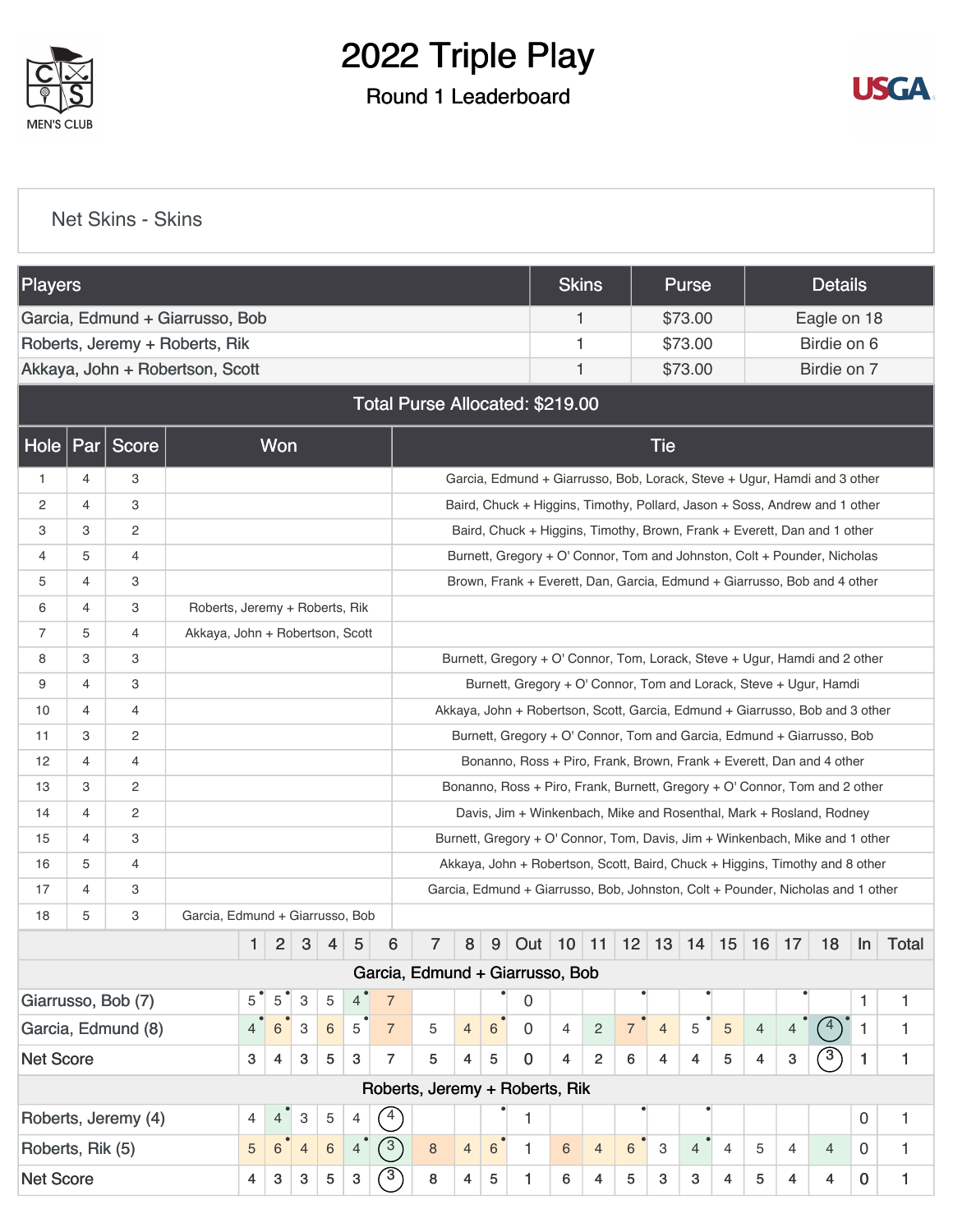

## Round 1 Leaderboard



|                                |                 |                                             |                           |                 |                |                         | Akkaya, John + Robertson, Scott                |                |                         |             |                |                |                |                           |                           |                |                         |                |                |                     |                     |
|--------------------------------|-----------------|---------------------------------------------|---------------------------|-----------------|----------------|-------------------------|------------------------------------------------|----------------|-------------------------|-------------|----------------|----------------|----------------|---------------------------|---------------------------|----------------|-------------------------|----------------|----------------|---------------------|---------------------|
| Akkaya, John (5)               | 4               | 5                                           | 3                         | 5               | 6              | $\overline{4}$          |                                                |                |                         | 1           |                |                |                |                           |                           |                |                         |                |                | 0                   | 1                   |
| Robertson, Scott (2)           | 4               | 5                                           | 3                         | 5               | 5              | 4                       | $\left( \begin{matrix} 4 \end{matrix} \right)$ | $\overline{4}$ | $\overline{7}$          | 1           | 4              | 3              | 5              | 3                         | $\overline{4}$            | $\overline{4}$ | $\overline{4}$          | $\overline{4}$ | 5              | 0                   | 1                   |
| <b>Net Score</b>               | $\overline{4}$  | 4                                           | 3                         | 5               | 5              | 4                       | $\curvearrowleft$                              | 4              | 7                       | 1           | 4              | 3              | 5              | 3                         | 3                         | 4              | 4                       | 4              | 5              | $\overline{0}$      | 1                   |
|                                |                 |                                             |                           |                 |                |                         | Burnett, Gregory + O' Connor, Tom              |                |                         |             |                |                |                |                           |                           |                |                         |                |                |                     |                     |
| Burnett, Gregory (5)           | 4               | 5                                           | 3                         | $\overline{4}$  | 5              | 5                       |                                                |                |                         | 0           |                |                |                |                           |                           |                |                         |                |                | 0                   | 0                   |
| O' Connor, Tom (4)             | $\sqrt{5}$      | $\mathbf 5$                                 | $\ensuremath{\mathsf{3}}$ | 5               | 6              | 4                       | 6                                              | 3              | 4 <sup>°</sup>          | $\Omega$    | $\,6$          | $\overline{c}$ | 5              | $\overline{c}$            | 5                         | 3              | 5                       | $\overline{4}$ | 5              | 0                   | 0                   |
| <b>Net Score</b>               | $\overline{4}$  | 4                                           | 3                         | 4               | $\overline{4}$ | $\overline{\mathbf{4}}$ | 6                                              | 3              | 3                       | 0           | 6              | $\overline{2}$ | $\overline{4}$ | $\overline{2}$            | $\overline{4}$            | 3              | 5                       | $\overline{4}$ | 5              | $\mathbf 0$         | $\mathbf 0$         |
|                                |                 |                                             |                           |                 |                |                         | Davis, Jim + Winkenbach, Mike                  |                |                         |             |                |                |                |                           |                           |                |                         |                |                |                     |                     |
| Winkenbach, Mike (2)           | 4               | 6                                           | $\overline{4}$            | 5               | 5              | $\overline{4}$          |                                                |                |                         | 0           |                |                |                |                           |                           |                |                         |                |                | 0                   | 0                   |
| Davis, Jim (3)                 | $\overline{4}$  | 5                                           | $\overline{4}$            | 5               | 5              | 5                       | 6                                              | $\overline{4}$ | 5                       | 0           | 5              | 3              | $\sqrt{5}$     | $\sqrt{2}$                | $\ensuremath{\mathsf{3}}$ | 3              | 5                       | $\overline{4}$ | 6              | 0                   | 0                   |
| <b>Net Score</b>               | 4               | 4                                           | 4                         | 5               | 5              | $\overline{4}$          | 6                                              | 4              | 4                       | 0           | 5              | 3              | 5              | $\overline{\mathbf{c}}$   | $\overline{\mathbf{c}}$   | 3              | 5                       | 4              | 6              | 0                   | $\pmb{0}$           |
| Pollard, Jason + Soss, Andrew  |                 |                                             |                           |                 |                |                         |                                                |                |                         |             |                |                |                |                           |                           |                |                         |                |                |                     |                     |
| Soss, Andrew (5)               | $\sqrt{5}$      | 4                                           | 3                         | 5               | $\overline{4}$ | $\overline{4}$          |                                                |                |                         | 0           |                |                |                |                           |                           |                |                         |                |                | 0                   | 0                   |
| Pollard, Jason (0)             | 3               | $\sqrt{5}$                                  | 3                         | 5               | $\overline{4}$ | 5                       | 6                                              | 3              | 5                       | 0           | $\overline{4}$ | 3              | $\overline{4}$ | $\mathbf{2}$              | $\overline{4}$            | 3              | $\overline{4}$          | $\overline{4}$ | $\overline{4}$ | 0                   | 0                   |
| <b>Net Score</b>               | 3               | 3                                           | 3                         | 5               | 3              | $\overline{\mathbf{4}}$ | 6                                              | 3              | 5                       | 0           | 4              | 3              | $\overline{4}$ | $\overline{2}$            | $\overline{4}$            | 3              | 4                       | 4              | 4              | $\mathbf 0$         | 0                   |
|                                |                 |                                             |                           |                 |                |                         | Gunther, Donn + Reyes, Marlon                  |                |                         |             |                |                |                |                           |                           |                |                         |                |                |                     |                     |
| Gunther, Donn (6)              | $\sqrt{5}$      | 5                                           | $\overline{4}$            | $\overline{7}$  | $\,6$          | 4                       |                                                |                |                         | 0           |                |                |                |                           |                           |                |                         |                |                | 0                   | 0                   |
| Reyes, Marlon (3)              | $\sqrt{5}$      | $5^{\circ}$                                 | 3                         | 5               | 5              | 5                       | 6                                              | $\overline{5}$ | $5^{\degree}$           | 0           | $\sqrt{5}$     | 5              | 5              | $\overline{4}$            | $\overline{4}$            | 4              | $\overline{4}$          | $\overline{4}$ | 5              | 0                   | 0                   |
| <b>Net Score</b>               | 5               | $\overline{4}$                              | 3                         | 5               | 5              | $\overline{\mathbf{4}}$ | 6                                              | 5              | $\overline{\mathbf{4}}$ | $\Omega$    | 5              | 5              | 5              | $\overline{4}$            | 3                         | 4              | $\overline{\mathbf{4}}$ | 4              | 5              | $\overline{0}$      | $\overline{0}$      |
| Mutto, Kevin + Tordsen, Ernest |                 |                                             |                           |                 |                |                         |                                                |                |                         |             |                |                |                |                           |                           |                |                         |                |                |                     |                     |
| Tordsen, Ernest (8)            | 5               | 7                                           | $\overline{4}$            | 6               | $\overline{4}$ | $\overline{7}$          |                                                |                |                         | 0           |                |                | ٠              |                           | ٠                         |                |                         |                |                | $\mathbf 0$         | 0                   |
| Mutto, Kevin (7)               | $\overline{4}$  | $6\,$                                       | $\overline{4}$            | 6               | $\overline{7}$ | 5                       | $\overline{7}$                                 | 3              | $6\phantom{1}$          | 0           | $6\,$          | $\overline{4}$ | 5              | $\overline{4}$            | $\overline{4}$            | $\sqrt{5}$     | $\overline{4}$          | 5              | 5              | $\Omega$            | 0                   |
| <b>Net Score</b>               | 3               | 5                                           | 4                         | 6               | 3              | 5                       | $\overline{7}$                                 | 3              | 5                       | 0           | 6              | 4              | $\overline{4}$ | 4                         | 3                         | 5              | 4                       | $\overline{4}$ | 5              | 0                   | 0                   |
|                                |                 |                                             |                           |                 |                |                         | Brown, Frank + Everett, Dan                    |                |                         |             |                |                |                |                           |                           |                |                         |                |                |                     |                     |
| Brown, Frank (9)               |                 | $5^{\circ}$ 7 <sup><math>\circ</math></sup> | $\sqrt{2}$                | $\,6\,$         | 5              | $6\phantom{1}6$         |                                                |                |                         | 0           |                |                | ٠              |                           |                           |                |                         |                |                | $\overline{0}$      | 0                   |
| Everett, Dan (7)               | 5               | $\,6\,$                                     | $\overline{4}$            | $\mathbf 5$     | $4^{\degree}$  | 4                       | $\overline{7}$                                 | $\overline{4}$ | 7 <sup>°</sup>          | $\mathbf 0$ | $\overline{7}$ | 5              | 5              | $\ensuremath{\mathsf{3}}$ | 5                         | $\overline{4}$ | $\overline{4}$          | 5              | 5              | 0                   | 0                   |
| <b>Net Score</b>               | 4               | $\sqrt{5}$                                  | $\overline{2}$            | 5               | 3              | 4                       | $\overline{7}$                                 | $\overline{4}$ | $\,6\,$                 | $\pmb{0}$   | $\overline{7}$ | 5              | 4              | 3                         | $\overline{4}$            | 4              | 4                       | $\overline{4}$ | 5              | $\mathbf 0$         | $\mathbf 0$         |
|                                |                 |                                             |                           |                 |                |                         | Johnston, Colt + Pounder, Nicholas             |                |                         |             |                |                |                |                           |                           |                |                         |                |                |                     |                     |
| Johnston, Colt (6)             | $\sqrt{5}$      | 5                                           | $\overline{4}$            | $6\phantom{1}6$ | $\,6$          | $6\phantom{1}6$         |                                                |                |                         | 0           |                |                |                |                           |                           |                |                         |                |                | 0                   | 0                   |
| Pounder, Nicholas (7)          | $\,6\,$         | $\overline{7}$                              | 3                         | $\overline{4}$  | $7^{\degree}$  | $\sqrt{5}$              | $6\phantom{1}$                                 | $\overline{4}$ | 5                       | 0           | $\sqrt{5}$     | 3              | 6              | 3                         | 5                         | $\overline{4}$ | 5                       | $\overline{4}$ | $6\phantom{1}$ | $\mathbf 0$         | 0                   |
| <b>Net Score</b>               | 5               | 4                                           | $\ensuremath{\mathsf{3}}$ | 4               | 5              | 5                       | 6                                              | $\overline{4}$ | 4                       | 0           | 5              | 3              | 5              | 3                         | $\overline{4}$            | 4              | 5                       | 3              | 6              | $\bf{0}$            | $\pmb{0}$           |
|                                |                 |                                             |                           |                 |                |                         | Rosenthal, Mark + Rosland, Rodney              |                |                         |             |                |                |                |                           |                           |                |                         |                |                |                     |                     |
| Rosenthal, Mark (8)            | 4 <sup>°</sup>  | $\,6\,$                                     | $\ensuremath{\mathsf{3}}$ | $\,6$           | 5              | $\overline{4}$          |                                                |                |                         | 0           |                |                |                |                           |                           |                |                         |                |                | $\mathsf{O}\xspace$ | 0                   |
| Rosland, Rodney (6)            | 4               | $\mathbf 5$                                 | 3                         | 5               | $6^{\degree}$  | 5                       | $\overline{7}$                                 | $\overline{4}$ | $7^{\circ}$             | $\mathbf 0$ | $\overline{4}$ | $\overline{4}$ | 5              | $\overline{4}$            | 3                         | $\overline{4}$ | $\overline{4}$          | $\overline{4}$ | 5              | $\mathbf 0$         | 0                   |
| <b>Net Score</b>               | 3               | 4                                           | 3                         | 5               | $\overline{4}$ | $\overline{\mathbf{4}}$ | $\overline{7}$                                 | $\overline{4}$ | $\,6\,$                 | 0           | $\overline{4}$ | 4              | $\overline{4}$ | $\overline{4}$            | $\overline{2}$            | $\overline{4}$ | $\overline{4}$          | 3              | 5              | $\mathbf 0$         | $\pmb{0}$           |
|                                |                 |                                             |                           |                 |                |                         | Baird, Chuck + Higgins, Timothy                |                |                         |             |                |                |                |                           |                           |                |                         |                |                |                     |                     |
| Higgins, Timothy (3)           | $5\phantom{.0}$ | 4 <sup>°</sup>                              | $\overline{c}$            | $\overline{5}$  | $\overline{5}$ | 4                       |                                                |                |                         | 0           |                |                |                |                           |                           |                |                         |                |                | $\mathbf 0$         | $\mathsf{O}\xspace$ |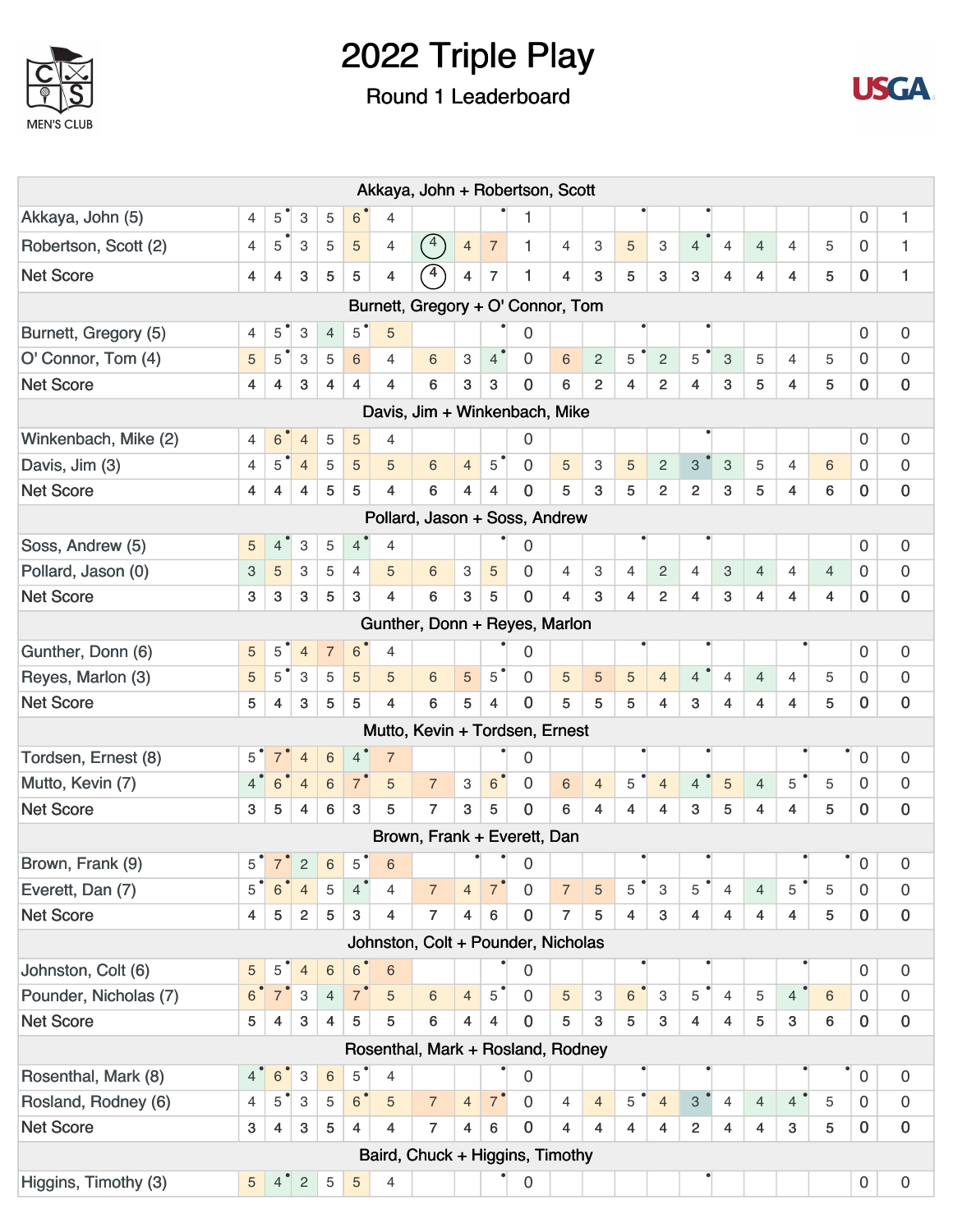

### Round 1 Leaderboard



| Baird, Chuck (5)                 | $5\phantom{.}$ | $\overline{4}$ | 2              | 5              | ٠<br>5           | 4                     | 5 | 5              | $5^{\circ}$    | $\overline{0}$              | 5 | 3              | $\bullet$<br>6 | $\overline{4}$ | $\overline{4}$ | 4              | $\overline{4}$ | 4              | $\overline{4}$ | $\mathbf 0$    | 0           |
|----------------------------------|----------------|----------------|----------------|----------------|------------------|-----------------------|---|----------------|----------------|-----------------------------|---|----------------|----------------|----------------|----------------|----------------|----------------|----------------|----------------|----------------|-------------|
| <b>Net Score</b>                 | 5              | 3              | $\overline{2}$ | 5              | 4                | $\overline{4}$        | 5 | 5              | 4              | 0                           | 5 | 3              | 5              | 4              | 3              | 4              | 4              | 4              | 4              | $\Omega$       | $\mathbf 0$ |
| Bonanno, Ross + Piro, Frank      |                |                |                |                |                  |                       |   |                |                |                             |   |                |                |                |                |                |                |                |                |                |             |
| Piro, Frank (3)                  | $\overline{4}$ | 6              | 3              | 5              | 5                | $\overline{4}$        |   |                |                | 0                           |   |                |                |                |                |                |                |                |                | $\overline{0}$ | 0           |
| Bonanno, Ross (4)                | $\overline{4}$ | 6              | 3              | 5              | 5                | 4                     | 5 | $\overline{4}$ | 5              | $\overline{0}$              | 6 | $\overline{4}$ | 5              | $\overline{2}$ | $\overline{4}$ | $\overline{4}$ | 5              | $\overline{4}$ | $\overline{4}$ | $\mathbf 0$    | 0           |
| <b>Net Score</b>                 | 4              | 5              | 3              | 5              | 5                | $\overline{4}$        | 5 | 4              | 4              | $\overline{0}$              | 6 | 4              | 4              | $\overline{2}$ | 3              | 4              | 5              | 4              | 4              | $\mathbf 0$    | $\mathbf 0$ |
| Lorack, Steve + Ugur, Hamdi<br>٠ |                |                |                |                |                  |                       |   |                |                |                             |   |                |                |                |                |                |                |                |                |                |             |
| Ugur, Hamdi (8)                  | 6 <sup>°</sup> |                | $\overline{4}$ | 6              | $\overline{4}$   | $\overline{4}$        |   |                |                | 0                           |   |                |                |                |                |                |                |                |                | $\mathbf 0$    | 0           |
| Lorack, Steve (4)                | 3              | $5^{\degree}$  | 3              | 5              | 5                | 4                     | 6 | 3              | $\overline{4}$ | $\mathbf 0$                 | 5 | 3              | 6              | 3              | $\overline{4}$ | $\overline{4}$ | $\overline{4}$ | $\overline{4}$ | 5              | $\Omega$       | $\mathbf 0$ |
| <b>Net Score</b>                 | 3              | 4              | 3              | 5              | 3                | 4                     | 6 | 3              | 3              | 0                           | 5 | 3              | 5              | 3              | 3              | 4              | 4              | 4              | 5              | $\Omega$       | $\mathbf 0$ |
|                                  |                |                |                |                |                  |                       |   |                |                | Voreyer, Dan + Voreyer, Jim |   |                |                |                |                |                |                |                |                |                |             |
| Voreyer, Jim (13)                | 7 <sup>°</sup> | 5              | 3              | $\overline{7}$ | $6 \overline{6}$ | $\overline{7}$        |   |                |                | 0                           |   |                |                |                |                |                |                |                |                | $\overline{0}$ | $\mathbf 0$ |
| Voreyer, Dan (5)                 | $6\phantom{a}$ | 6              | 3              | 5              | $5^{\circ}$      | $\overline{7}$        | 5 | $\overline{4}$ | 6              | $\Omega$                    | 4 | 3              | $\bullet$<br>6 | $\overline{4}$ | 5              | 4              | $\overline{4}$ | 5              | 5              | $\Omega$       | 0           |
| <b>Net Score</b>                 | 6              | 4              | 2              | 5              | 4                | 6                     | 5 | 4              | 5              | 0                           | 4 | 3              | 5              | 4              | 4              | 4              | 4              | 5              | 5              | $\mathbf{0}$   | 0           |
| <b>Starting Hole Start Hole</b>  |                |                |                |                |                  | Eagle or Better Eagle |   |                |                | <b>Birdie</b>               |   | Par            |                | Bogey          |                |                |                |                |                |                |             |

Double Bogey or Worse Dbl. Bogey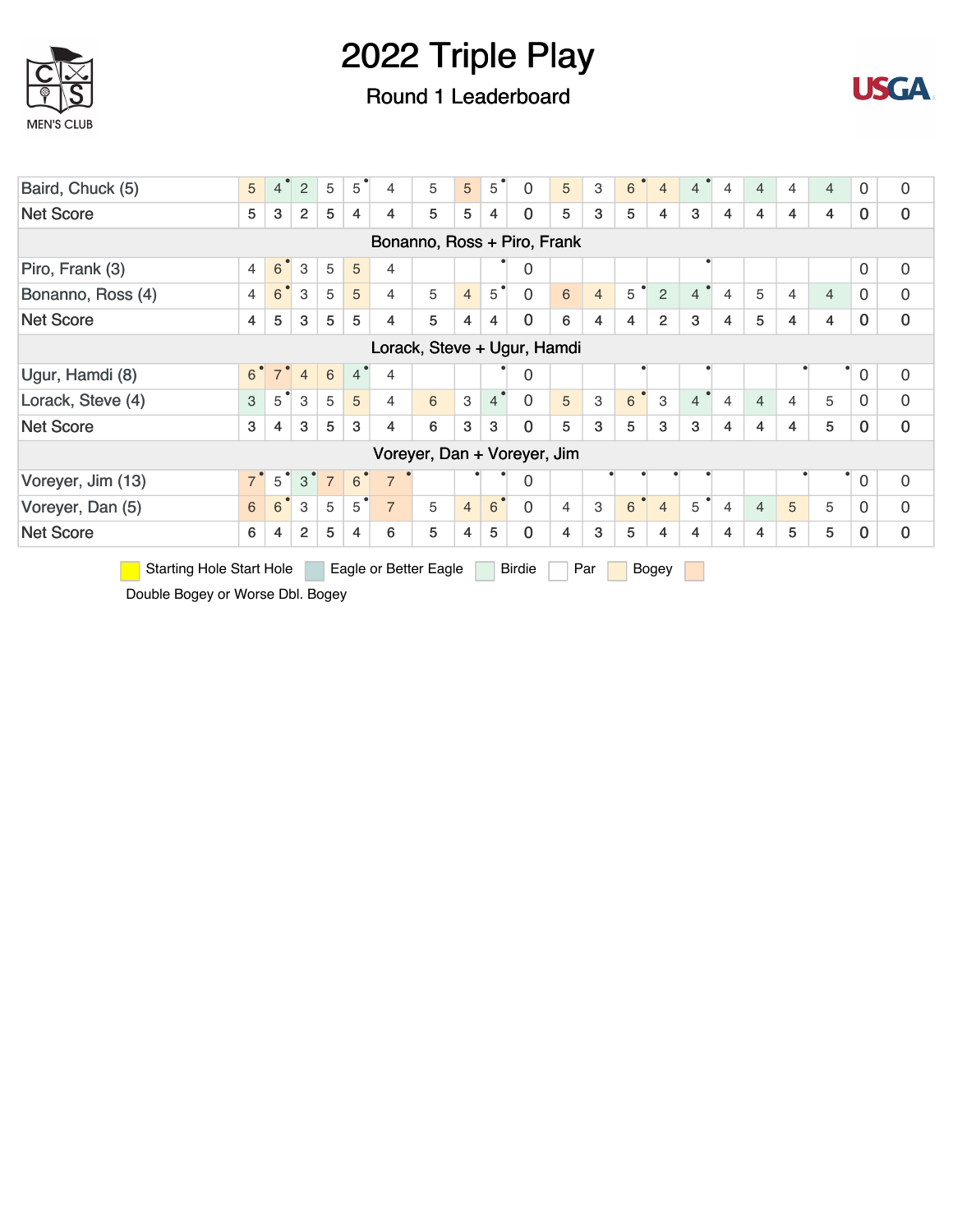

## Round 1 Leaderboard



| Closest #3  |                                |         |                |
|-------------|--------------------------------|---------|----------------|
| Pos.        | Player                         | Purse   | <b>Details</b> |
| None        | Brown, Frank                   | \$40.00 |                |
|             | Total Purse Allocated: \$40.00 |         |                |
| Closest #8  |                                |         |                |
| Pos.        | Player                         | Purse   | <b>Details</b> |
| None        | Brown, Frank                   | \$40.00 |                |
|             | Total Purse Allocated: \$40.00 |         |                |
| Closest #11 |                                |         |                |

| Pos.                           | Player       | <b>Purse</b> | <b>Details</b> |  |  |  |  |  |  |  |  |  |  |
|--------------------------------|--------------|--------------|----------------|--|--|--|--|--|--|--|--|--|--|
| <b>None</b>                    | Baird, Chuck | \$40.00      |                |  |  |  |  |  |  |  |  |  |  |
| Total Purse Allocated: \$40.00 |              |              |                |  |  |  |  |  |  |  |  |  |  |

#### [Closest #13](https://cdn2.golfgenius.com/v2tournaments/8189908384078647410?called_from=&round_index=1)

| Pos.                           | Player           | <b>Purse</b> | <b>Details</b> |  |  |  |  |  |  |  |  |  |
|--------------------------------|------------------|--------------|----------------|--|--|--|--|--|--|--|--|--|
|                                | Burnett, Gregory | \$40.00      |                |  |  |  |  |  |  |  |  |  |
| Total Purse Allocated: \$40.00 |                  |              |                |  |  |  |  |  |  |  |  |  |

[Triple Play](https://cdn2.golfgenius.com/v2tournaments/8152211549235204577?called_from=&round_index=1)

|          | T1 Best Ball T2 Alt-Shot T3 Scramble | .                      |    |    |             |       |          |
|----------|--------------------------------------|------------------------|----|----|-------------|-------|----------|
| Flight 1 |                                      |                        |    |    |             |       |          |
| Pos.     | <b>Team</b>                          | <b>Total</b><br>To Par | T  | T2 | $\sqrt{13}$ | Total | Purse    |
|          | Pollard, Jason + Soss, Andrew        | -7                     | 21 | 23 | 21          | 65    | \$100.00 |